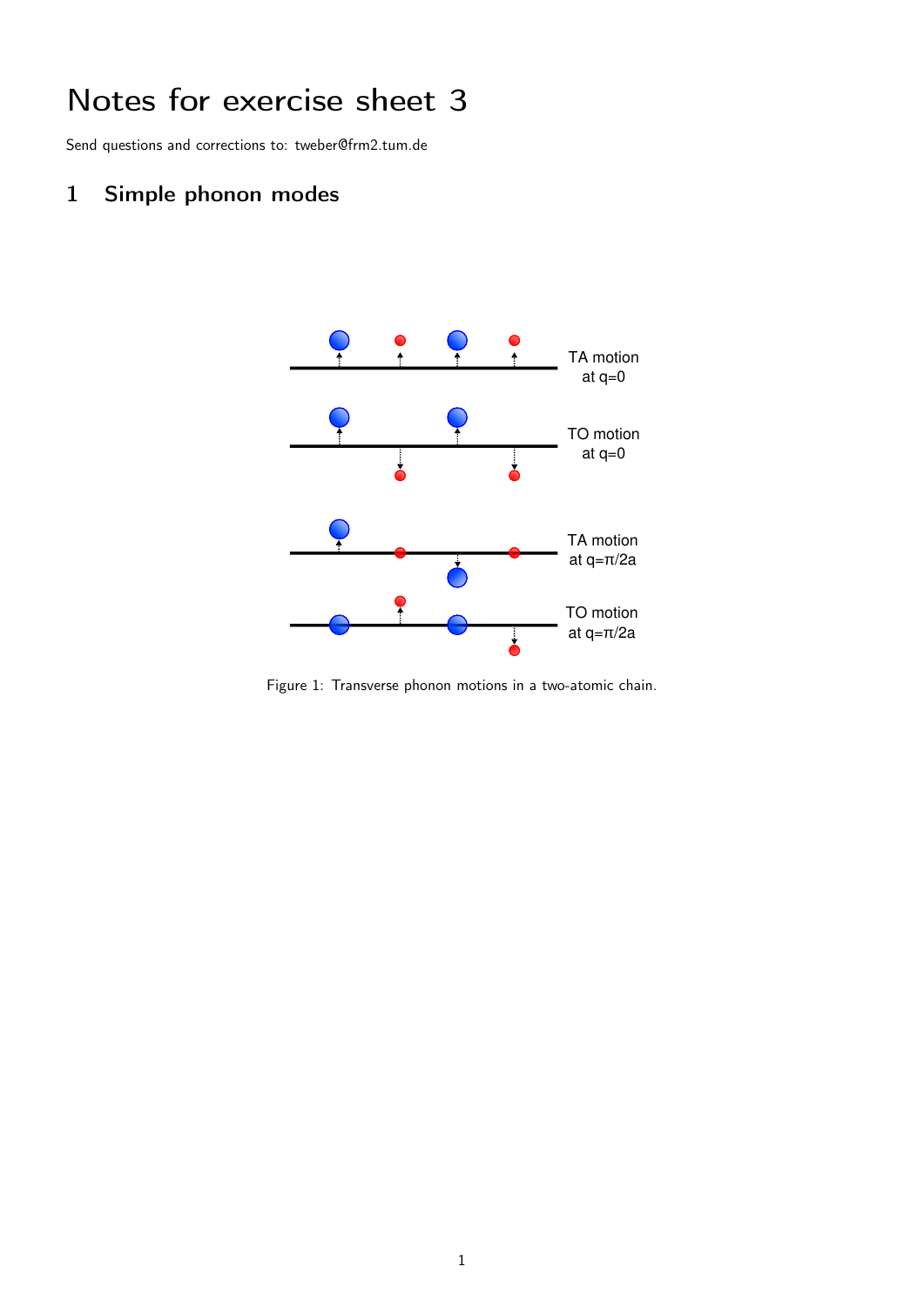## 2 Scattering planes for fcc and bcc lattices

fcc

Shown are the scattering planes, symmetry points and scan positions for phonons in an fcc and a bcc crystal.



Figure 2: fcc Brillouin zone and (hk0) plane



Figure 3: fcc Brillouin zone and (hhl) plane



Figure 4: fcc Brillouin zone and [111], [1-10] plane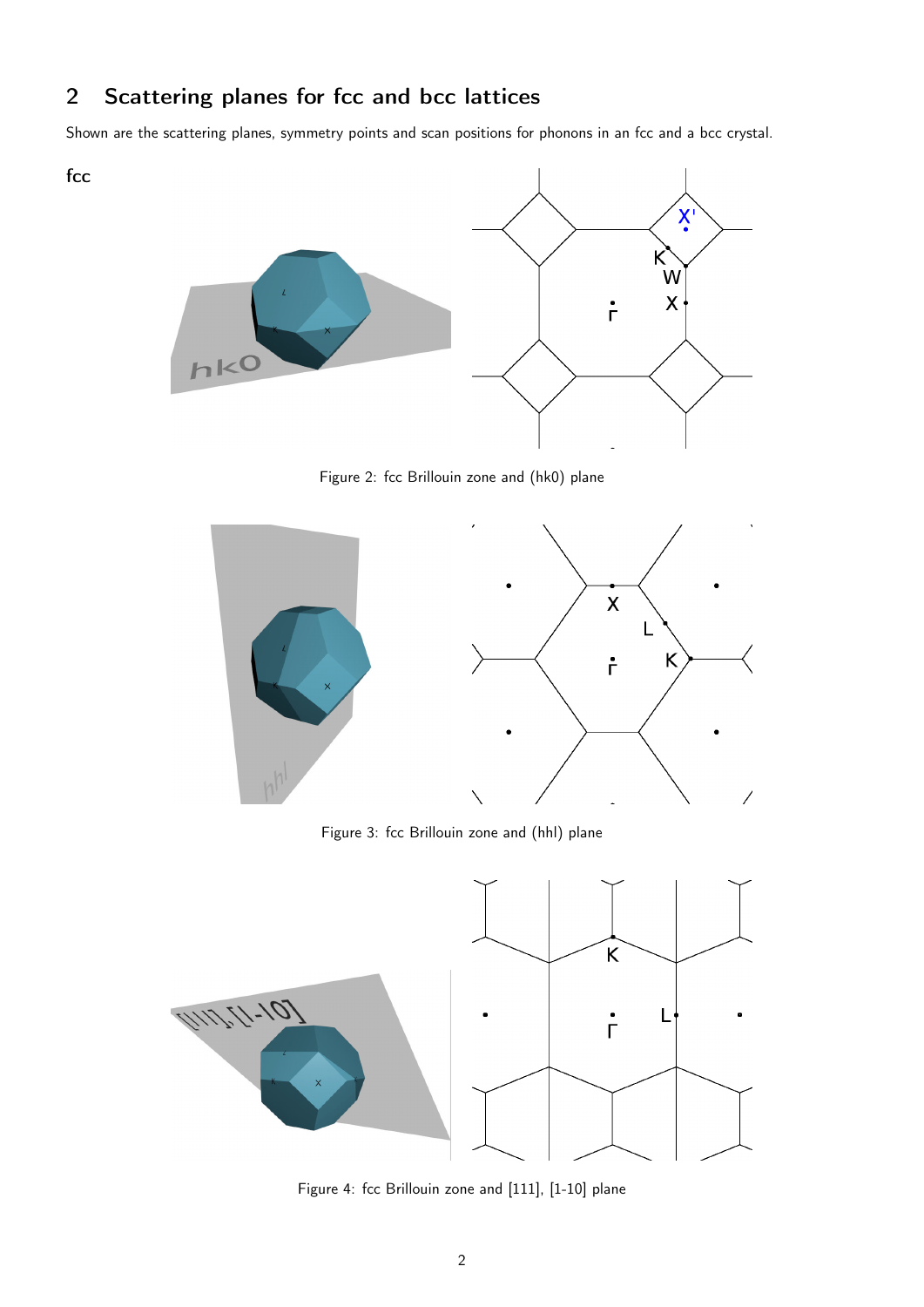

bcc

Figure 5: bcc Brillouin zone and (hk0) plane



Figure 6: bcc Brillouin zone and (hhl) plane



Figure 7: bcc Brillouin zone and [111], [1-10] plane